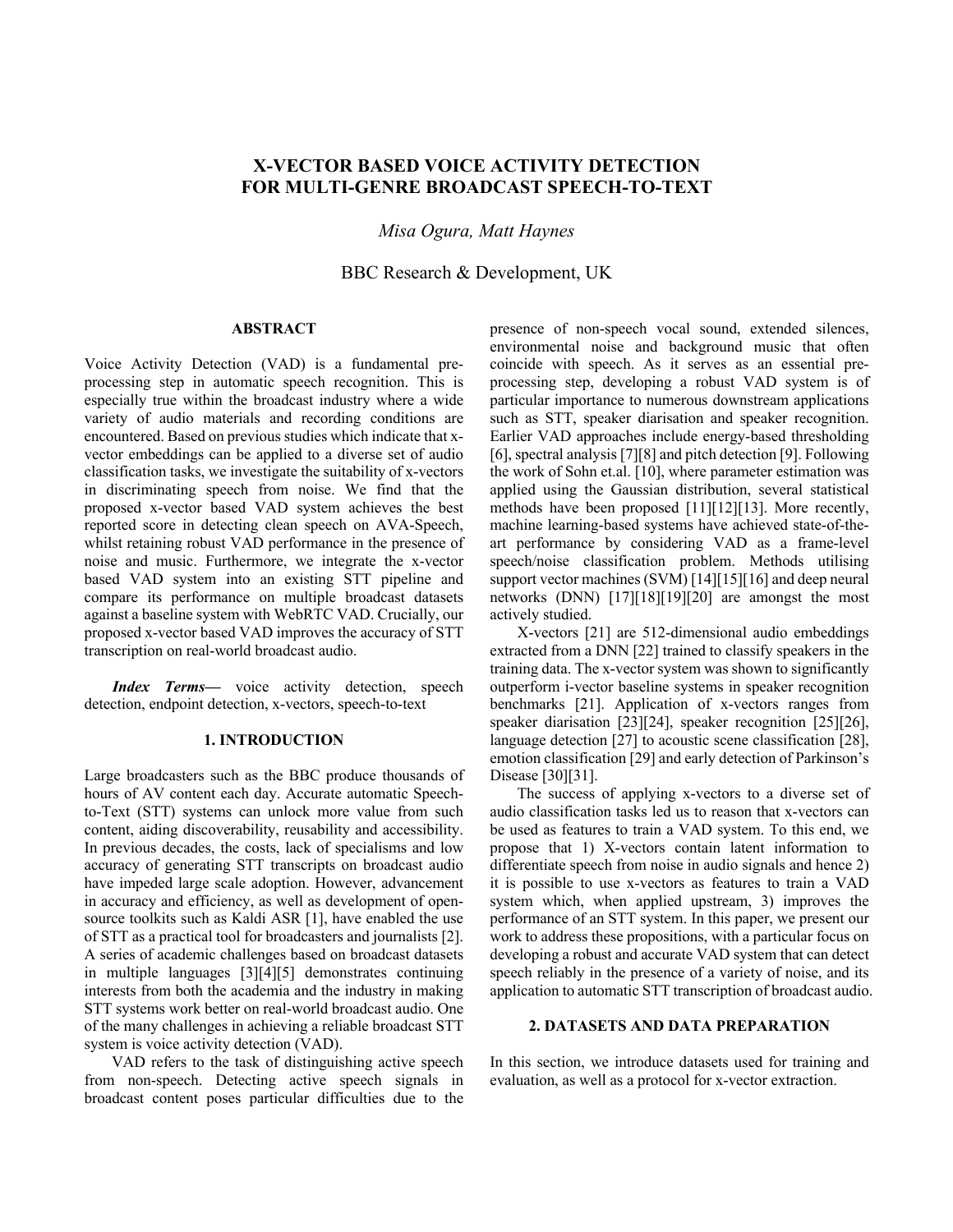### **2.1. Multi-Genre Broadcast (MGB)**

MGB is a broadcast dataset to train acoustic and language models [3]. The training set (train.full) is accompanied by lightly supervised transcripts based on the original BBC subtitles, whereas the STT evaluation set (eval.std) is provided along with manually annotated transcripts. We utilised train.full as a source of speech data for our study, as it provides a collection of whole TV shows drawn from diverse genres, with variety of recording conditions and qualities. Original utterances were decoded and aligned using an in-house STT system to obtain more granular word-level time codes. New ground truth was generated from these time codes to increase the quality of segment boundaries and to remove any longer gaps of silence, resulting in the increased number of aligned segments albeit a shorter total duration of aligned speech (realigned.train.full). A summary of data subsets is shown in Table 1.

### **2.2. Audio Set**

Audio Set is a large-scale dataset consisting of over 2 million manually annotated 10 second segments from YouTube clips [32]. Segments are labelled with one or more audio events that are structured into an ontology of 632 classes. As the Audio Set ontology provides comprehensive coverage of real-world sounds from all domains, it makes an ideal source of everyday noise. From the balanced training subset, we created a noise dataset (Audio Set Noise) by excluding segments labelled with the "Speech" class (ontology identifier: /m/09x0r). Audio Set Noise contains 14,516 segments.

#### **2.3. BBC-VAD**

We curated a new, densely labelled VAD dataset by combining x-vector embeddings extracted from Audio Set Noise (except for 1,052 segments with erroneous labels which were manually identified and removed) and comparable amount of speech segments from MGB realigned.train.full. BBC-VAD consists of 13,464 labelled noise segments (36.9 hours) and 16,464 labelled speech segments (39.8 hours). Table 2 shows a breakdown of training (bbc-vad-train) and testing (bbc-vad-eval) subsets in terms of audio duration. The noise portion represents 530 distinct Audio Set Ontology events, and the speech portion represents speech data sampled across 2,164 BBC programmes, making BBC-VAD a highly diverse dataset with everyday noise and broadcast speech.

# **2.4. AVA-Speech**

AVA-Speech is a speech activity dataset which consists of audio segments taken from minutes 15-30 from 160 YouTube clips [33]. In comparison to other VAD datasets where utterances are taken from limited domains such as

| <b>Subset</b>            | #<br>shows | <b>Total</b><br>dur(h) | <b>Aligned</b><br>speech (h) | # aligned<br>segments |  |
|--------------------------|------------|------------------------|------------------------------|-----------------------|--|
| train.full               | 2193       | 1580                   | 1197                         | 635,827               |  |
| eval.std                 | 16         |                        | N/A                          | N/A                   |  |
| realigned.<br>train.full | 2192       | 1579                   | 808                          | 906,590               |  |

Table 1: Aggregate statistics over training (train.full), and evaluation (eval.std) subsets from the MGB dataset, as well as realigned training dataset (realigned.train.full).

| <b>Subset</b> | <b>Speech</b><br>dur(h) | <b>Noise</b><br>dur(h) | <b>Total</b><br>dur(h) |  |
|---------------|-------------------------|------------------------|------------------------|--|
| bbc-vad-train | 35.9                    | 33.2                   | 69.1                   |  |
| bbc-vad-eval  | 3.9                     | 3.7                    | 7.6                    |  |
| Total dur (h) | 39.8                    | 36.9                   | 76.7                   |  |

Table 2: A breakdown of duration over train (bbc-vadtrain) and evaluation (bbc-vad-eval) subsets of BBC-VAD.

telephone conversations [34] or meeting recordings [35], AVA-Speech contains a diverse set of speakers engaging in natural conversation and various acoustic conditions, with roughly equal amounts of speech and noise data. Over 70% of its speech data is accompanied by background noise or music, providing an excellent approximation of noise in realword broadcast media. At the time of our experiments, 27% of the dataset was not available for analysis.

# **2.5. X-vector extraction**

The x-vector model [36] used in this study is based on a Kaldi recipe [37] developed for the First DIHARD Speech Diarisation Challenge [38]. It is trained on the training portion of VoxCeleb [39] and all of VoxCeleb2 [40], with Musan [41] and Room Impulse Response and Noise Database [42] used for augmentation. We adapted this baseline diarisation recipe to implement x-vector extraction. Thirtydimensional MFCCs are extracted and passed through Cepstral Mean and Variance Normalization (CMVN), before being used as input to the x-vector model described above, with a sliding window size of 1.5 seconds and a stride of 750 milliseconds (ms), thereby producing x-vectors every 750 ms of audio signals.

#### **3. PROPOSED X-VECTOR-VAD**

#### **3.1. X-vectors as VAD features**

We first set out to visualise x-vectors extracted from bbcvad-eval. We utilised scikit-learn [43] (v0.21.2) to perform dimensionality reduction. First, principal component analysis (PCA) [44] was performed on x-vectors such that the percentage variance explained post-decomposition is greater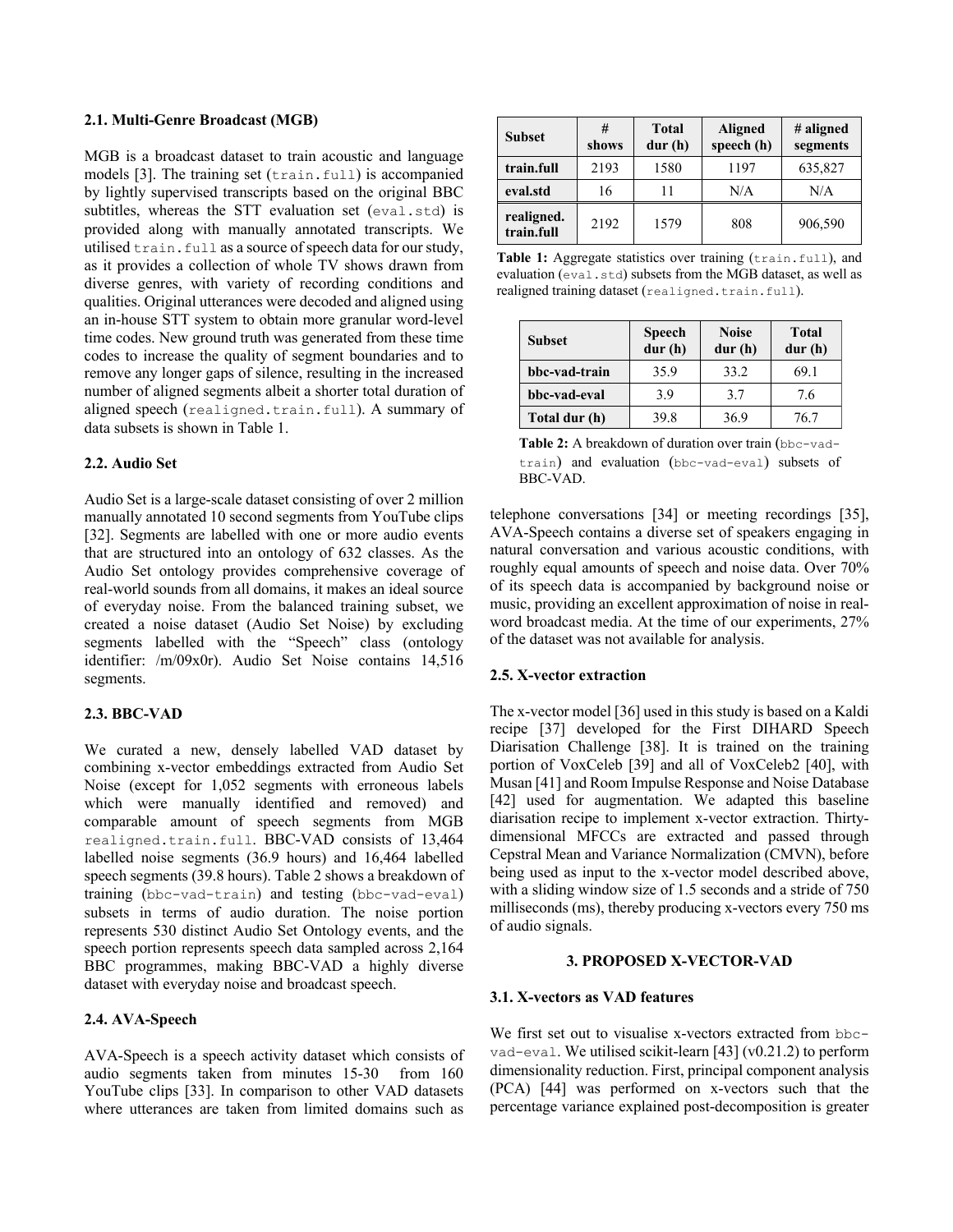

**Figure 1:** T-SNE visualisation of x-vector embeddings extracted from bbc-vad-eval, showing 35,702 data points labelled with either noise (black) or speech (grey).

than 0.95. Secondly, t-distributed Stochastic Neighbour Embedding (t-SNE) [45] was performed on the output of PCA to visualise embeddings in a 2-dimensional space.

A clear separation between speech and noise clusters is observed in Figure 1, indicating that x-vectors indeed contain enough latent information to differentiate speech from noise.

# **3.2. Model description**

Next, we trained a binary classifier which assigns either a speech or noise label to an input x-vector and evaluated on the AVA-Speech dataset. The classifier is a scikit-learn Pipeline object with a Normalizer followed by an estimator LinearSVC. The normaliser rescales each sample independently of other samples such that its L1 norm equals one. We observed empirically that this normalization of input vectors stabilised the performance of the classifier across various datasets. On top of this pipeline, probability calibration is applied using CalibratedClassifierCV to obtain not only the class label, but also associated probability.

### **3.3. Model performance**

The bbc-vad-train dataset was used to fit the classifier (x-vector-vad) with 3-fold cross-validation. Table 3 shows the results of evaluating the x-vector-vad model for clean speech (Clean), speech with noise (Noise) and speech with music (Music) labels, as well as for all speech labels combined (All) from the AVA-Speech dataset. Frame-based true positive rates (TPR) for a fixed false positive rate (FPR) of 0.315 are reported. The results are shown alongside scores reported in previous studies (RTC\_vad, tiny\_320 and resnet 960 from [33], CNN-BiLSTM from [20]). RTC vad generates VAD decisions over frames ranging from 10 to 30 ms, tiny 320 and CNN-BiLSTM over 320 ms, x-vectorvad over 750 ms and resnet 960 over 960 ms.

|                       |            | <b>TPR</b>   |              |              |       |
|-----------------------|------------|--------------|--------------|--------------|-------|
| Model                 | <b>FPR</b> | <b>Clean</b> | <b>Noise</b> | <b>Music</b> | All   |
| RTC vad               | 0.315      | 0.786        | 0.706        | 0.733        | 0.722 |
| tiny_320              | 0.315      | 0.965        | 0.826        | 0.623        | 0.810 |
| resnet 960            | 0.315      | 0.992        | 0.944        | 0.787        | 0.917 |
| CNN-<br><b>BiLSTM</b> | 0.315      | 0.992        | 0.961        | 0.950        | 0.968 |
| x-vector-vad          | 0.315      | 0.999        | 0.957        | 0.949        | 0.966 |

**Table 3:** TPR (true positive rate) reported at a FPR (false positive rate) of 0.315 for various VAD systems, tested on AVA-Speech. Best scores are in **bold**.

Our proposed x-vector-vad model achieves the best reported TPR of 0.999 in detecting clean speech, whilst retaining scores for detecting speech with noise and music comparable with previously reported best scores on the AVA-Speech dataset [20].

### **4. X-VECTOR-VAD FOR BROADCAST STT**

Finally, we incorporated the x-vector-vad model into a STT system and evaluated its performance on the MGB dataset, as well as on an internal radio dataset. The STT system utilised here is based on the Kaldi chain setup [46]. It is a hybrid system consisting of a DNN acoustic model and a finite-state transducer (FST) language model [47]. The overview of the STT system is depicted in Figure 2.

### **4.1. Baseline STT system with WebRTC VAD**

Our baseline system incorporates the publicly available implementation of VAD based on WebRTC [48][49] which outputs 30 ms frame-level decisions. It is configured to use the least aggressive filtering mode to return the maximum amount of speech. A 5-frame median filter is applied to the frame-level decisions and resulting speech segments are merged with each other if their endpoints fall within 500 ms.

As shown in Figure 3a, the WebRTC VAD is applied to the audio signal prior to x-vector extraction and clustering, which form the diarisation stage of the system and results in labelled speaker segments. These resulting segments are passed into the STT system to generate utterance-level transcripts.

### **4.2. Proposed STT system with x-vector-vad**

We experiment with two approaches for the x-vector-vad implementation, both integrating the VAD and diarisation stages more closely than the baseline system. In both approaches, x-vectors are extracted for the entire audio stream prior to making any VAD decisions.

In the first approach  $(x$ -vector-vad-filt, Figure 3b), we use the trained SVM classifier to remove any noise x-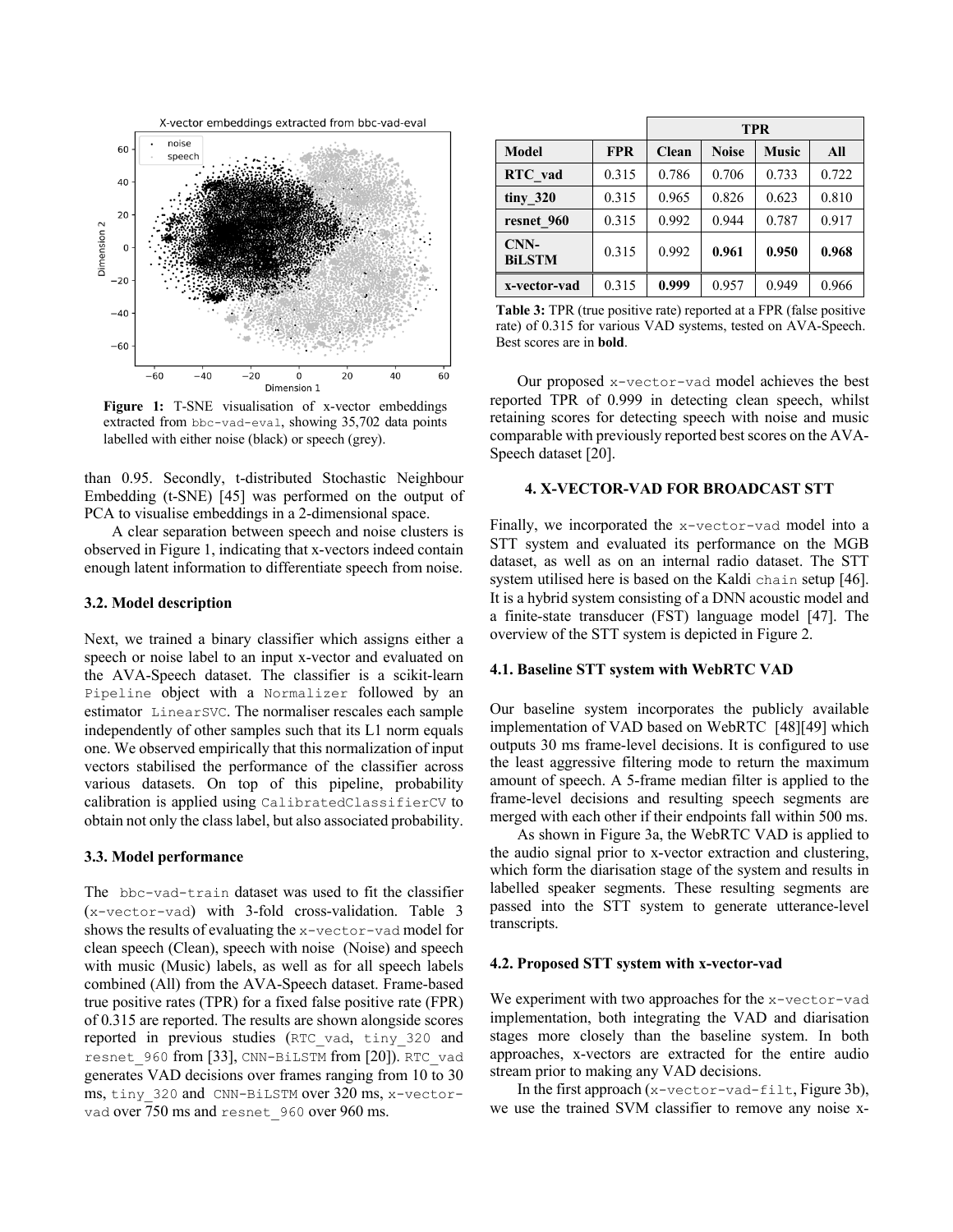vectors. The remaining speech x-vectors are then clustered into labelled speaker segments and transcribed as before. The second approach (x-vector-vad-seg-filt, Figure 3c) clusters all x-vectors into labelled segments first, we then use the SVM classifier to reject segments consisting of a high proportion of noise x-vectors. For both approaches, thresholds for the SVM classifier and noise x-vector proportions are discovered using the training set and chosen to maximise true positives, whilst keeping false positives at an acceptable level.

# **4.3. STT evaluation**

The baseline system and the two approaches to using  $x$ vectors-vad were evaluated against the MGB eval.std dataset which consists of 16 BBC TV programmes from a range of genres. We further tested the systems on an internal dataset consisting of 20 BBC Radio broadcasts from a range of channels and genres (bbc-radio-eval). This dataset adds additional diversity to our evaluation by including extra music tracks with and without vocals, speech over music and more natural conversational speech in the form of phone-ins and interviews. Neither of the test datasets annotate or exclude noise segments in the audio. This penalises systems that insert spurious transcripts for misclassified noise segments such as music, which is an undesirable behaviour for many use cases within the broadcasting industry.

Results of these evaluations are shown in Table 4. For MGB eval.std, x-vector level filtering (x-vector-vadfilt) reported the best percentage word error rage (WER) of 26.4%, whereas for bbc-radio-eval, segment-level filtering (x-vector-vad-seg-filt) resulted in the best WER score of 24.5%.

#### **5. DISCUSSION**

#### **5.1. Latent information in x-vectors**

Despite the fact that the x-vector system utilised in this study was trained specifically for the task of differentiating speakers [21][37], our analysis of x-vectors extracted from bbc-vad-eval shows that x-vectors retain information that differentiates speech from noise encoded in their latent space representations (Figure 1).

The speech cluster in Figure 1 is further separated into sub-clusters, some of which are tightly clustered and others more loosely. We can reasonably assume that such speech sub-clusters include speaker identities. In addition, reports from previous studies [29][30][31] indicate that x-vectors can be used to recognise various acoustic qualities in speech other than those that are useful in differentiating speakers. Further investigation into detecting metadata such as emotions and recording environments (e.g., outdoor vs. recording studios vs. over telephone) to enrich labelling of broadcast audio would be an interesting avenue to pursue.



**Figure 2:** A system diagram of an end-to-end STT pipeline application based on the Kaldi chain setup.



**Figure 3:** A system diagram showing a breakdown of the VAD and speaker diarisation steps. The baseline system (a) applies WebRTC VAD prior to extracting and clustering x-vectors. The proposed system with x-vector-level filtering (b) applies xvector-vad prior to clustering (x-vector-vad-filt), whereas with segment-level filtering (c) x-vector-vad is applied after clustering (x-vector-vad-seg-filt).

Shifting our focus to the noise cluster in Figure 1, subclusters are also observed. Together with the study which showed the effectiveness of using x-vectors to classify scenes [28], we can speculate that these sub-clusters partly represent distinguishable everyday noise.

In our preliminary experiment to explore the generalisability of x-vectors as features to detect a wider range of acoustic characteristics, we also visualised x-vectors extracted from a dataset made of recordings from a BBC radio programme Desert Island Discs, in which clean speech and music borders are labelled. After applying the same dimensionality reduction procedures, the t-SNE plot showed a clear separation between speech and music clusters (data not shown). Intriguingly, the music cluster included several curved lines which are indicative of related datapoints. Could such topological features be representing music tracks? Can we detect music genres or instruments using x-vectors? Answering these questions requires further analysis.

Finally, audience reactions such as laughter and applause constitute important part of enriching the metadata of multigenre broadcast programmes. The implied suitability of xvectors to serve as features for a broader set of audio classification tasks warrants further investigation in this area.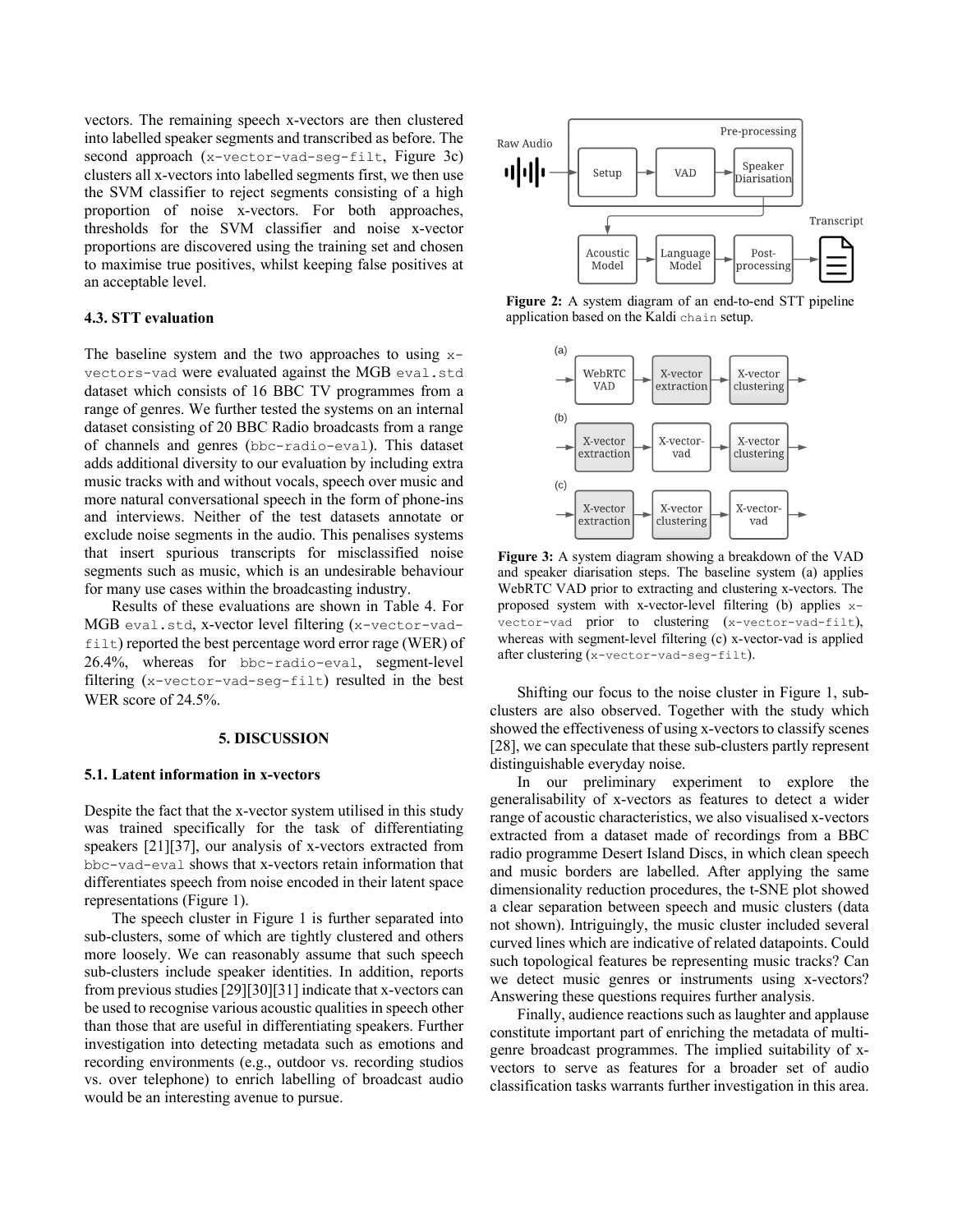| <b>Dataset</b>      | <b>Model</b>          | #TOT  | $\#ERR$ | # $INS$ | $\#$ DEL | $\# \text{SUB}$ | %WER |
|---------------------|-----------------------|-------|---------|---------|----------|-----------------|------|
| <b>MGB</b> eval.std | <b>WebRTC VAD</b>     | 82361 | 22128   | 3776    | 7795     | 10557           | 26.9 |
|                     | x-vector-vad-filt     | 82364 | 21712   | 3115    | 8259     | 10338           | 26.4 |
|                     | x-vector-vad-seg-filt | 82368 | 22012   | 2862    | 9125     | 10025           | 26.7 |
| bbc-radio-eval      | WebRTC VAD            | 35936 | 11144   | 5458    | 1886     | 3800            | 31.0 |
|                     | x-vector-vad-filt     | 35937 | 10206   | 4438    | 1939     | 3829            | 28.4 |
|                     | x-vector-vad-seg-filt | 35936 | 8821    | 3021    | 2004     | 3796            | 24.5 |

Table 4: Evaluation results of Kaldi-based STT system with baseline (WebRTC VAD) and proposed (x-vector-vad) VAD algorithms on the MGB eval.std and bbc-radio-eval datasets. #TOT: total number of words, #ERR: total number of errors (#INS + #DEL + #SUB), #INS: number of insertion errors, #DEL: number of deletion errors, # SUB: number of substitution errors, %WER: percentage word error rate (#ERR / #TOT \* 100). Best %WER scores are in **bold**.

### **5.2. X-vector based VAD**

In comparing performance across various VAD algorithms, it is crucial to take note of the differences in training and evaluation datasets used. The BBC-VAD dataset used to train x-vector-vad provides more accurate speech boundaries compared to Audio Set used to train tiny\_320 and resnet\_960 [33]. In addition, BBC-VAD includes speech data that is more reflective of the in-the-wild broadcast materials. Furthermore, since 27% of AVA-Speech was not available at the time of analysis, this difference must be taken into account when considering results reported in Table 3.

The granularity of VAD decisions and its effect on the downstream applications should also be discussed. As each x-vector represents 750 ms of audio, x-vector-vad provides VAD decisions every 750 ms. This may not have much practical impact in the downstream STT component when used in an offline setting, as latency is less of a requirement and often speaker segments are padded at their boundaries to maximise recall. However, for online or nearreal time systems, VAD algorithms such as RTC\_vad [33] or CNN-BiLSTM [20], which can provide more granular decisions may be more suited.

Another aspect to consider is the computational overhead to the x-vector-vad system, as generating and clustering x-vectors is many times more expensive than a more simplistic VAD method such as RTC vad. Again, this may be more of an issue in more resource-constrained use cases than it may be for some of the large-scale archival use cases found in the broadcasting industry. On the other hand, the use of x-vector-vad allows simplification of the speech recognition systems if the x-vector based diarisation is already in place.

### **5.3. X-vector-vad for broadcast STT**

Using x-vectors as features for making VAD decisions shows an improvement in STT transcription accuracy over the baseline WebRTC VAD for both evaluation datasets chosen (Table 4). The difference is more pronounced on the radio dataset which includes more music, where the high false

positive rate of the WebRTC VAD leads to the system attempting to transcribe more lyrics and hence increased insertion errors. We found that filtering noise x-vectors on an individual basis produces more stable results across both datasets, whereas filtering segments based on proportion of speech x-vectors produces significantly better results on the radio dataset, but only marginally better results on the MGB dataset alongside a marked increase in deletions.

The optimal choice of filtering method may depend on the downstream use case for the STT output. Within the broadcast industry, STT is often used within archival systems, where 100,000s of hours of content may be transcribed without any manual intervention and indexed for searching at a later date. In this case, a decrease in insertions at the expense of deletions may be a more useful trade-off, as it may ensure more correct transcripts are returned (at the expense of coverage). For use cases such as subtitling, where STT is often used as a starting point for manual editing, the number of insertions may be less of an issue — especially if they are mainly originating from music lyrics or noise being incorrectly transcribed, as these can be more easily removed by the editors.

# **6. CONCLUSION**

This study introduces a novel x-vector based VAD system. We show that x-vectors extracted from broadcast audio and everyday noise retain latent information that discriminates speech from noise. The binary classifier trained with xvectors (x-vector-vad) achieves the best reported score in detecting clean speech on the AVA-Speech dataset, whilst retaining scores for detecting speech in the presence of noise and music comparable with previously reported best scores. Importantly, the x-vector-vad model improves the accuracy of the STT system over the baseline system with WebRTC VAD on the multi-genre TV dataset (MGB) and an internal radio dataset. We conclude that x-vector-vad is a robust and accurate VAD system which enhances the quality of downstream STT transcription on a diverse range of broadcast audio materials.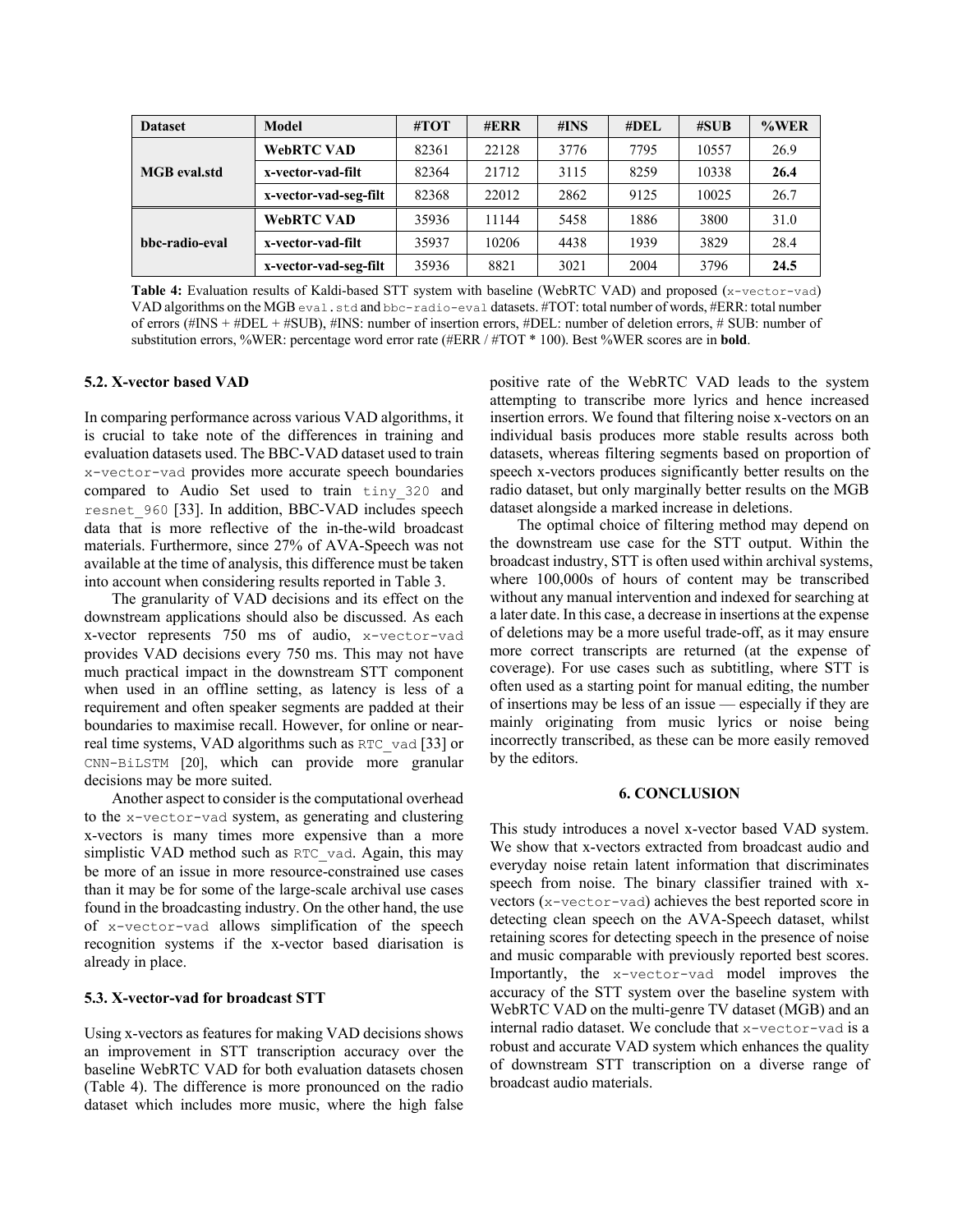### **7. ACKNOWLEDGEMENTS**

We thank Fearn Bishop and Polina Proutskova for assistance in the analysis of x-vector clustering of non-speech audio. We also thank Andrew McParland, Ben Clark and Polina Proutskova for constructive comments on the manuscript and Rob Cooper for administrative support.

### **8. CODE AND DATA AVAILABILITY**

The x-vector-vad model and the source code that implements a complete speech segmentation system are made available in the project repository (https://github.com/bbc/bbc-speech-segmenter). System requirements and usage instructions are specified in README.md at the root of the repository. It also provides detail on how to request access to x-vectors used for training and evaluation of x-vector-vad.

### **9. REFERENCES**

- [1] Povey, D., Ghoshal, A., Boulianne, G., Burget, L., Glembek, O., Goel, N., Hannemann, M., Motlícek, P., Qian, Y., Schwarz, P., Silovský, J., Stemmer, G., & Veselý, K. (2011). The Kaldi Speech Recognition Toolkit. 2011 IEEE Workshop on Automatic Speech Recognition and Understanding (ASRU).
- [2] Haynes, M., Norton, A., McParland, A., & Cooper, R.J. (2018). Speech-to-Text for Broadcasters, From Research to Implementation. Smpte Motion Imaging Journal, 127, 27-33.
- [3] Bell, P., Gales, M., Hain, T., Kilgour, J., Lanchantin, P., Liu, X., McParland, A., Renals, S., Saz-Torralba, O., Wester, M., & Woodland, P. (2015). The MGB challenge: Evaluating multi-genre broadcast media recognition. 2015 IEEE Workshop on Automatic Speech Recognition and Understanding (ASRU), 687-693.
- [4] Ali, A., Shon, S., Samih, Y., Mubarak, H., Abdelali, A., Glass, J.R., Renals, S., & Choukri, K. (2019). The MGB-5 Challenge: Recognition and Dialect Identification of Dialectal Arabic Speech. 2019 IEEE Automatic Speech Recognition and Understanding Workshop, 1026-1033.
- [5] E. Lleida, A. Ortega, A. Miguel, V. Bazán-Gil, C. Pérez, M. Goméz, and A. de Prada, "Albayzin evaluation: Iberspeechrtve 2020 speech to text transcription challenge," http://catedrartve.unizar.es/reto2020/EvalPlan-S2T-2020 v1.pdf, 2020, [Online, accessed June 2021]
- [6] Woo, K.H., Yang, T., Park, K.J., & Lee, C. (2000). Robust voice activity detection algorithm for estimating noise spectrum. Electronics Letters, 36, 180-181.
- [7] Rabiner, L., & Sambur, M. (1977). Application of an LPC distance measure to the voiced-unvoiced-silence detection problem. IEEE Transactions on Acoustics, Speech, and Signal Processing, 25, 338-343.
- [8] Marzinzik, M., & Kollmeier, B. (2002). Speech pause detection for noise spectrum estimation by tracking power envelope dynamics. IEEE Trans. Speech Audio Process., 10, 109-118.
- [9] Chengalvarayan, R. (1999). Robust energy normalization using speech/nonspeech discriminator for German connected digit recognition. EUROSPEECH.
- [10] Sohn, J., Kim, N., & Sung, W. (1999). A statistical modelbased voice activity detection. IEEE Signal Processing Letters, 6, 1-3.
- [11] Shin, J., Chang, J., Yun, H.S., & Kim, N. (2005). Voice activity detection based on generalized gamma distribution. 2005 IEEE International Conference on Acoustics Speech, and Signal Processing (ICASSP), 1, I/781-I/784 Vol. 1.
- [12] Ramírez, J., Segura, J.C., Benítez, M.C., García, L., & Rubio, A. (2005). Statistical voice activity detection using a multiple observation likelihood ratio test. IEEE Signal Processing Letters, 12, 689-692.
- [13] Chang, J., Kim, N., & Mitra, S. (2006). Voice activity detection based on multiple statistical models. IEEE Transactions on Signal Processing, 54, 1965-1976.
- [14] Ramírez, J., Yélamos, P., Górriz, J., Segura, J.C., & García, L. (2006). Speech/non-speech discrimination combining advanced feature extraction and SVM learning. INTERSPEECH, 17-21.
- [15] Jo, Q., Chang, J., Shin, J., & Kim, N. (2009). Statistical model-based voice activity detection using support vector machine. Iet Signal Processing, 3, 205-210.
- [16] Shin, J., Chang, J., & Kim, N. (2010). Voice activity detection based on statistical models and machine learning approaches. Comput. Speech Lang., 24, 515-530.
- [17] Ryant, N., Liberman, M., & Yuan, J. (2013). Speech activity detection on youtube using deep neural networks. INTERSPEECH. 728-731.
- [18] Hughes, T., & Mierle, K. (2013). Recurrent neural networks for voice activity detection. 2013 IEEE International Conference on Acoustics, Speech and Signal Processing (ICASSP), 7378-7382.
- [19] Chang, S., Li, B., Sainath, T., Simko, G., & Parada, C. (2017). Endpoint Detection Using Grid Long Short-Term Memory Networks for Streaming Speech Recognition. INTERSPEECH, 3812-3816.
- [20] N. Wilkinson and T. Niesler, (2021). A Hybrid CNN-BiLSTM Voice Activity Detector. 2021 IEEE International Conference on Acoustics, Speech and Signal Processing (ICASSP), 6803-6807.
- [21] Snyder, D., Garcia-Romero, D., Sell, G., Povey, D., & Khudanpur, S. (2018). X-Vectors: Robust DNN Embeddings for Speaker Recognition. 2018 IEEE International Conference on Acoustics, Speech and Signal Processing, 5329-5333.
- [22] Snyder, D., Garcia-Romero, D., & Povey, D. (2015). Time delay deep neural network-based universal background models for speaker recognition. 2015 IEEE Workshop on Automatic Speech Recognition and Understanding (ASRU), 92-97.
- [23] Ryant, N., Church, K.W., Cieri, C., Cristia, A., Du, J., Ganapathy, S., & Liberman, M. (2019). The Second DIHARD Diarization Challenge: Dataset, task, and baselines. INTERSPEECH, 978-982
- [24] Watanabe, S., Mandel, M., Barker, J., Vincent, E., Arora, A., Chang, X., Khudanpur, S., Manohar, V., Povey, D., Raj, D., Snyder, D., Subramanian, A.S., Trmal, J., Yair, B.B., Boeddeker, C., Ni, Z., Fujita, Y., Horiguchi, S., Kanda, N., Yoshioka, T., Ryant, N. (2020) CHiME-6 Challenge: Tackling Multispeaker Speech Recognition for Unsegmented Recordings. Proc. The 6th International Workshop on Speech Processing in Everyday Environments (CHiME 2020), 1-7
- [25] Xu, L., Das, R.K., Yilmaz, E., Yang, J., & Li, H. (2018). Generative X-Vectors for Text-Independent Speaker